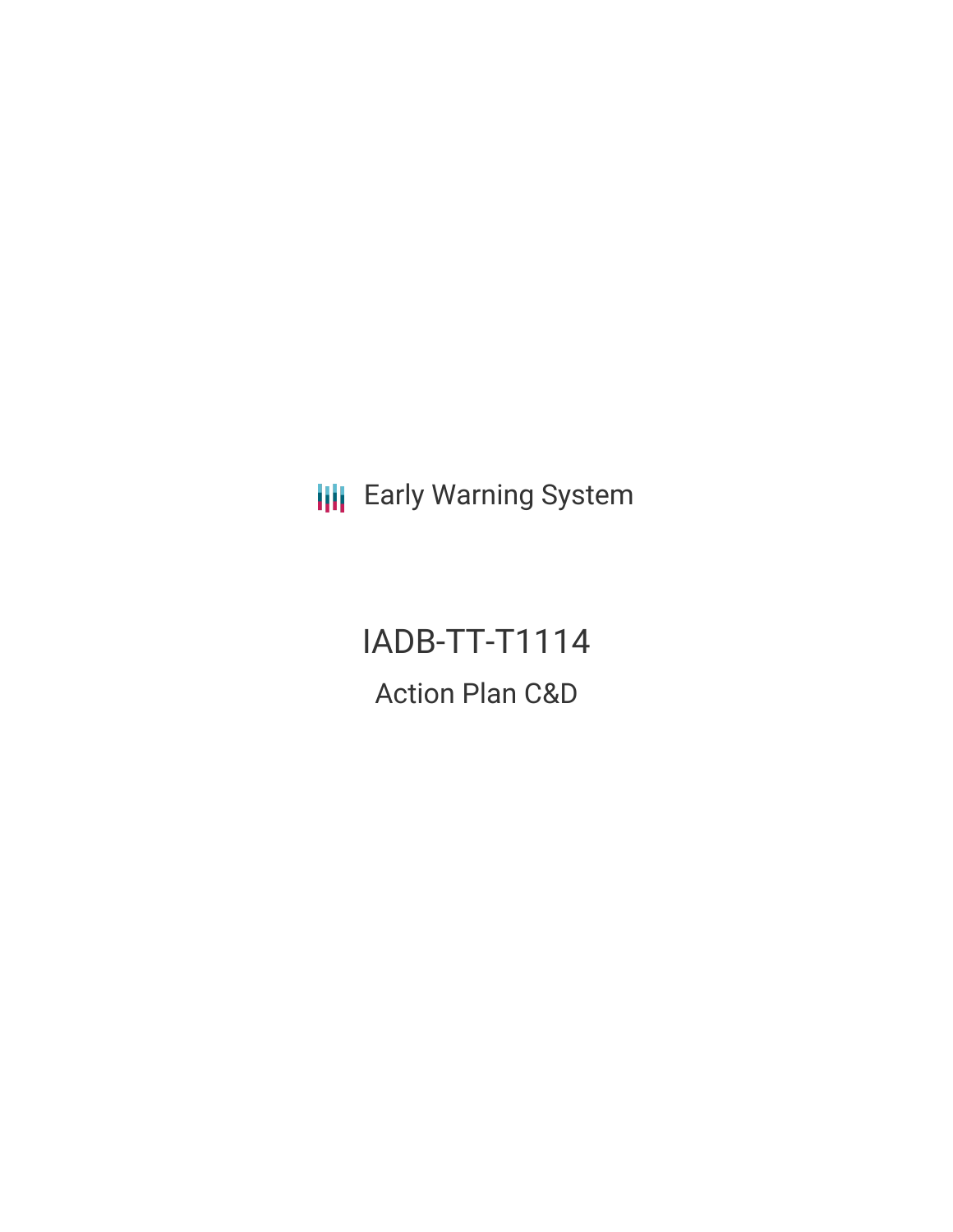### **Quick Facts**

| <b>Countries</b>               | Trinidad and Tobago                    |
|--------------------------------|----------------------------------------|
| <b>Financial Institutions</b>  | Inter-American Development Bank (IADB) |
| <b>Status</b>                  | Active                                 |
| <b>Bank Risk Rating</b>        | C                                      |
| <b>Voting Date</b>             | 2022-01-03                             |
| <b>Borrower</b>                | Government of Trinidad and Tobago      |
| <b>Sectors</b>                 | <b>Technical Cooperation</b>           |
| <b>Investment Type(s)</b>      | <b>Advisory Services</b>               |
| <b>Investment Amount (USD)</b> | $$0.26$ million                        |
| <b>Project Cost (USD)</b>      | $$0.26$ million                        |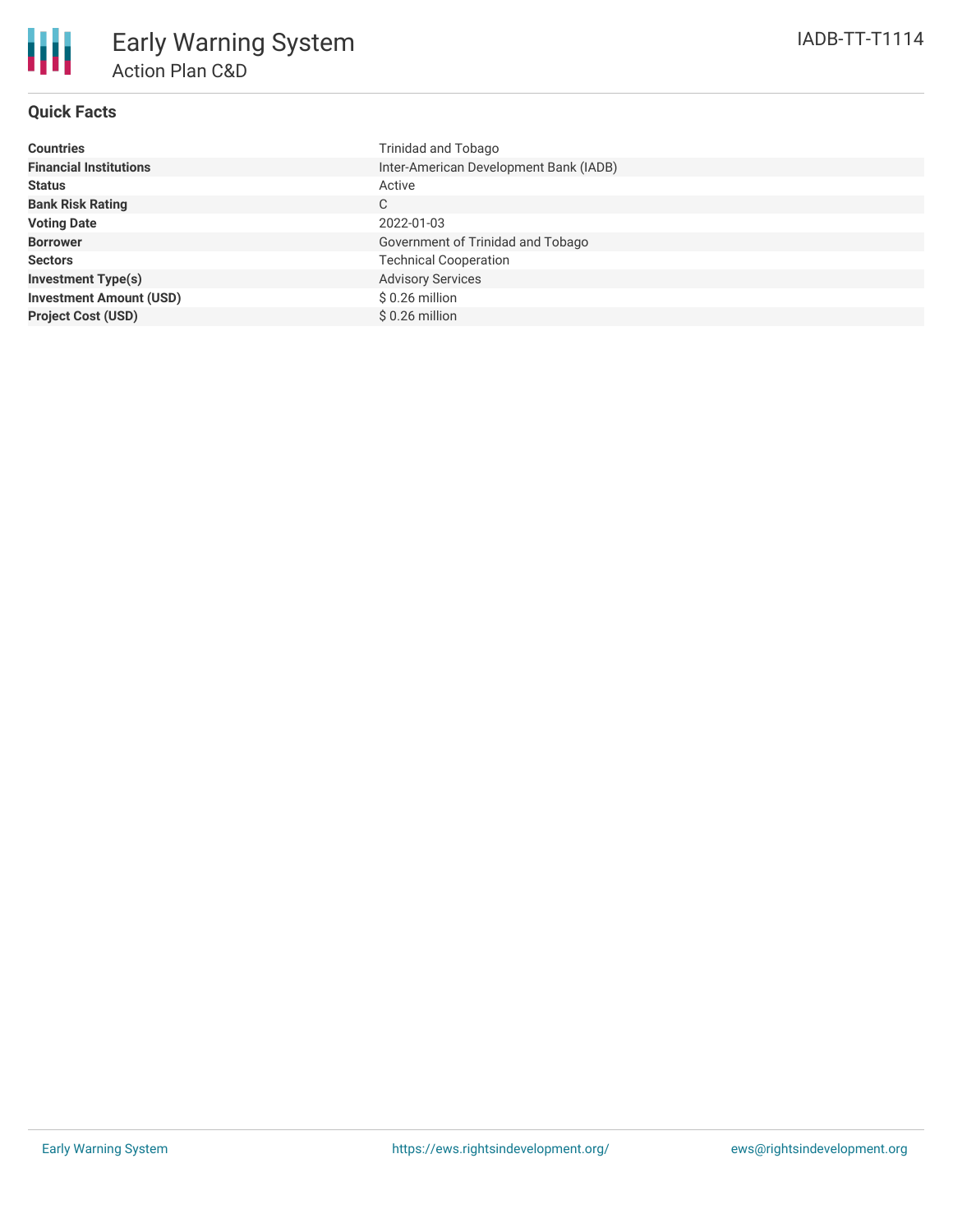## **Project Description**

Action Plan C&D.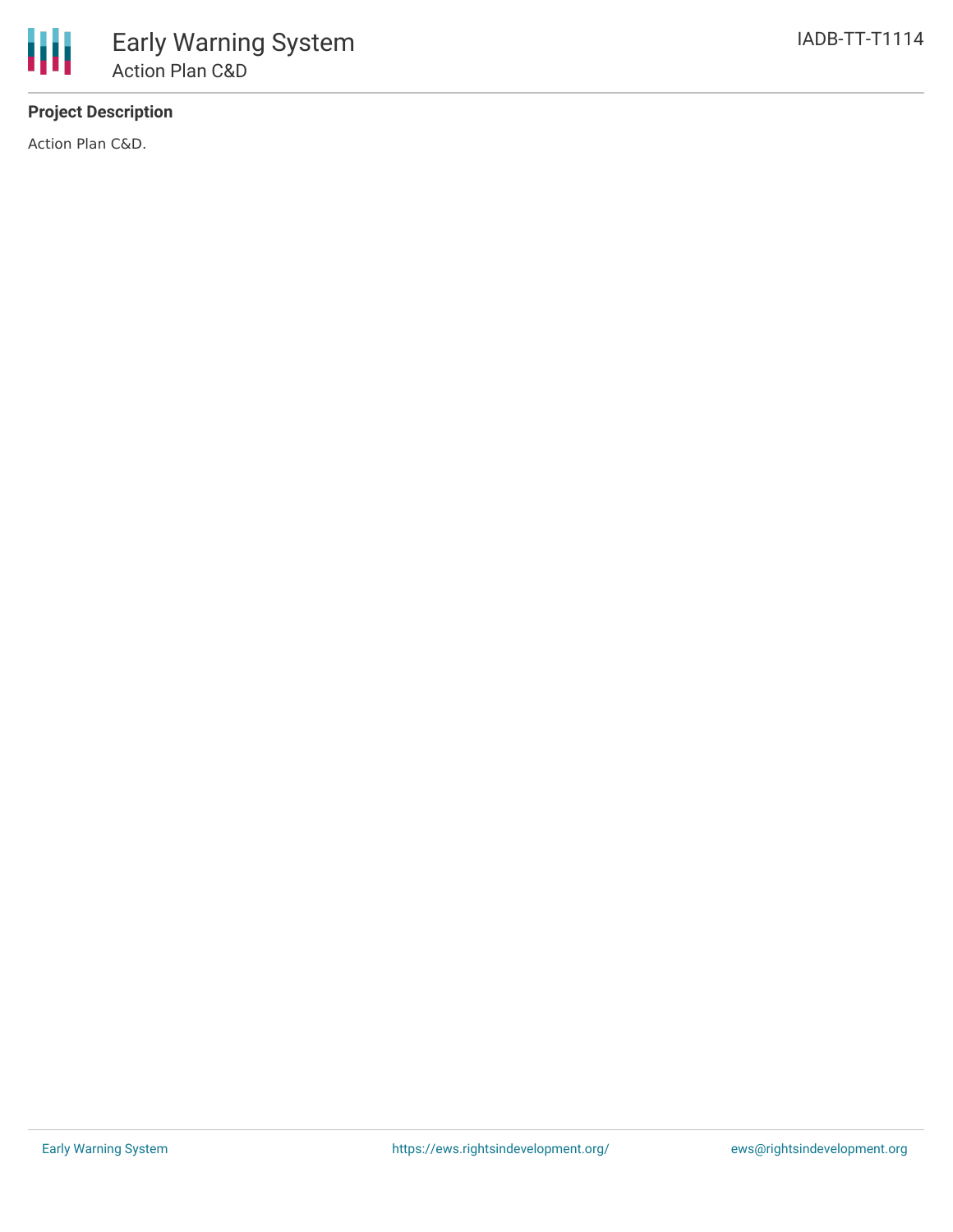#### **Investment Description**

• Inter-American Development Bank (IADB)